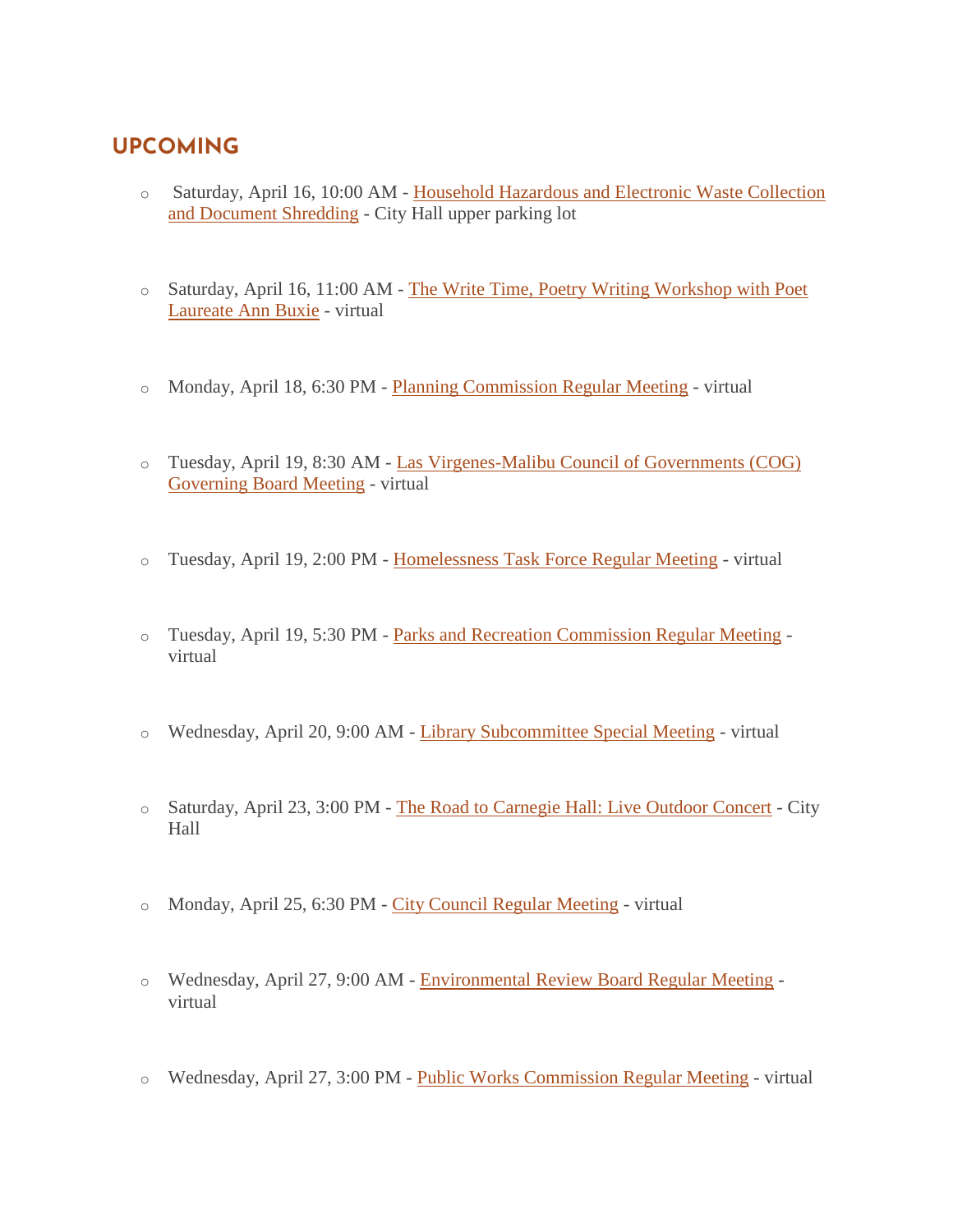### **CITY HALL REMAINS OPEN TO THE PUBLIC ON A LIMITED BASIS - FACEMASKS ARE STRONGLY RECOMMENDED, BUT NOT REQUIRED WHILE INSIDE**

City Hall remains open to the public on a limited basis. Regular City Hall hours are Monday through Thursday, 7:30 AM to 5:30 PM and Fridays 7:30 AM to 4:30 PM. Members of the public may come to City Hall without an appointment during public counter hours. An appointment will be needed for in-person assistance during any other hours. Visitors will be asked to remain outside the building until they can be helped by staff. [Appointments can be](http://www.malibucity.org/appointments)  [made online.](http://www.malibucity.org/appointments) The City's online appointment system will be available until further notice. Facemasks are no longer required, but are strongly recommended, while inside, in line with the [updated Los Angeles County Health Officer Order](http://publichealth.lacounty.gov/media/Coronavirus/docs/HOO/HOO_SaferReturnWorkCommunity.pdf) as of March 4, 2022.

#### **Public Counter Hours**

- o **Planning:** Monday through Friday, 8:00 AM 12:00 PM, walk in. Other times by appointment only.
- o **Permit Services:** Monday through Friday, 8:00 AM 12:00 PM, walk-in and appointment. Other times by appointment only.
- o **Building Plan Check:** Tuesday and Thursday, 8:00 AM 12:00 PM, walk-in and appointment. Other times by appointment only.
- o **Environmental Health:** Tuesday and Thursday, 8:00 AM 12:00 PM, walk-in and appointment. Other times by appointment only.
- o **Geology / Coastal Engineering:** Tuesday and Thursday, 8:00 AM 12:00 PM, walk-in and appointment. Other times by appointment only.
- o **Public Works:** Tuesdays and Thursdays, 8:00 AM 12:00 PM, walk-in. Other times by appointment only.

#### **To make virtual appointments with City staff and Departments, please call or email:**

- o Building Safety Department (including Environmental Health, Coastal Engineering and Geotechnical Engineering): Call 310-456-2489, ext. 390. Email [mbuilding@malibucity.org.](mailto:mbuilding@malibucity.org)
- o Planning Department: Call 310-456-2489, ext. 485. Email [mplanning@malibucity.org.](mailto:mplanning@malibucity.org)
- o Public Works Department: Call 310-456-2489, ext. 391 . Email [mpublicworks@malibucity.org.](mailto:mpublicworks@malibucity.org)
- o All other City business: 310-456-2489, ext. 392. Email [info@malibucity.org.](mailto:info@malibucity.org)

## **MALIBU SENIOR CENTER AT CITY HALL RETURNS TO IN-PERSON ACTIVITIES**

The City of Malibu is proud to welcome Malibu's seniors back to the Senior Center as part of the reopening of City Hall to the public. The Senior Center will be open for general use Monday through Friday, 9:00 AM to 4:00 PM and programs resumed on Monday, April 4. Face coverings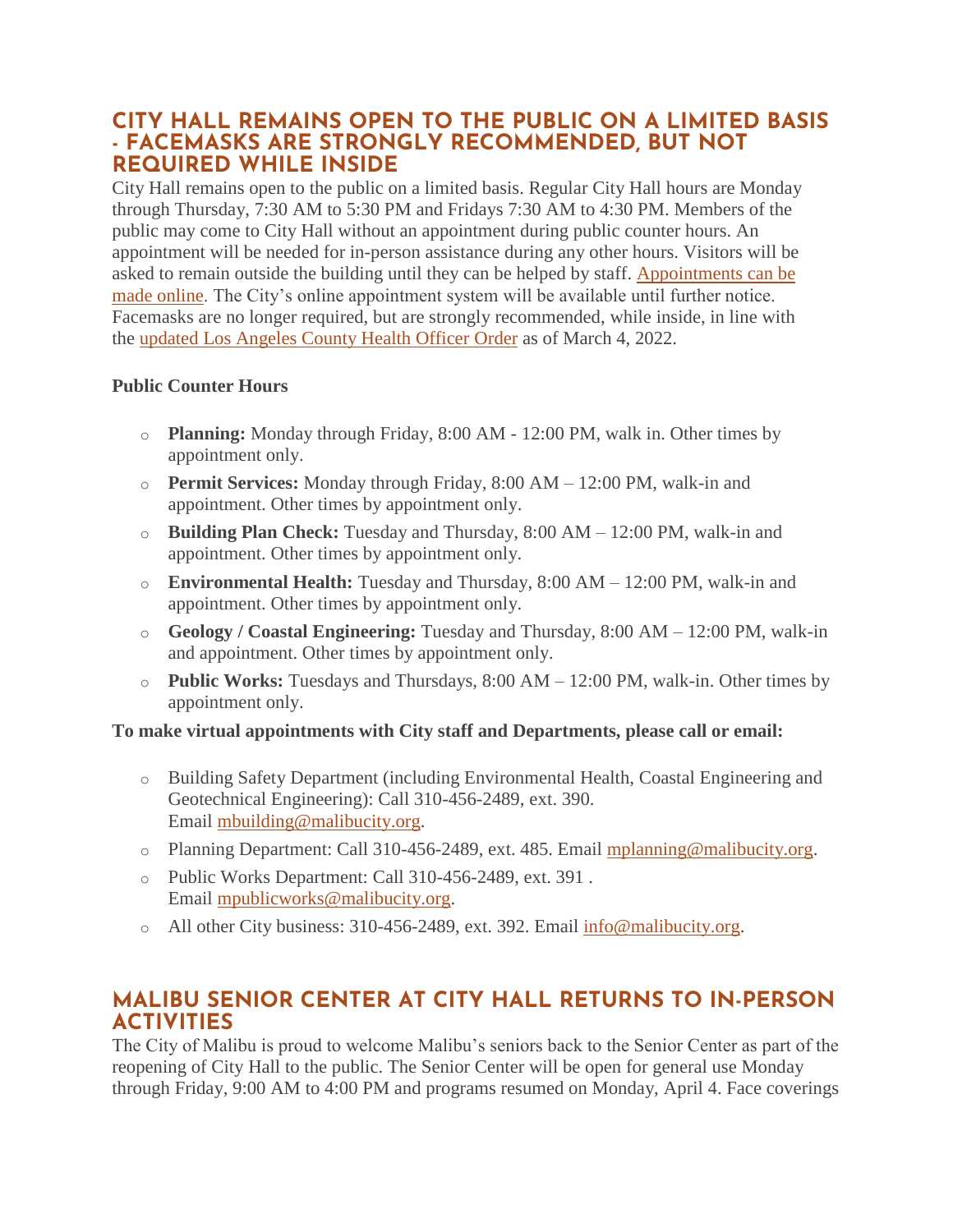are not required, but are strongly recommended in Malibu City Hall, in line with the [updated Los](http://publichealth.lacounty.gov/media/Coronavirus/docs/HOO/HOO_SaferReturnWorkCommunity.pdf)  Angeles County [Health Officer Order](http://publichealth.lacounty.gov/media/Coronavirus/docs/HOO/HOO_SaferReturnWorkCommunity.pdf) as of March 4, 2022. Seniors will have access to general use areas of the Center, such as the computer lab, library and numerous recreation programs. Staff is also available to assist with Dial-A-Ride questions and program registrations. Fresh coffee will be available daily from 9:00 AM to 3:00 PM. For more information, call 310-456- 2489, ext. 357 or [visit the webpage.](https://www.malibucity.org/seniorcenter)

#### **CITY COUNCIL MEETINGS TO RESUME IN-PERSON IN CITY HALL, MAY 9**

On March 28, the City Council voted to resume in-person Council meetings starting May 9, 2022, and directed the City's Commissions, Committees and Boards to return to in-person meetings at their next regular meeting after May 9. All public in-person meetings will take place at Malibu City Hall. Members of the public will be able to attend all public meetings and give public comment. The City will continue to broadcast City Council meetings live on Malibu City TV Channel 3, and live and on-demand on the website and the City's YouTube channel. With the resumption of in-person meetings, public comment can only be made in-person or in writing. Written comments can be sent to the City Council at [CityCouncil@MalibuCity.org.](mailto:CityCouncil@MalibuCity.org)

### **(NEW) COUNCIL APPROVES INCREASING CITATION FINES TO ADDRESS PARKING ISSUES IN MALIBU**

The City Council voted to increase parking citation fines to address parking issues in Malibu on April 11. The Council directed staff to bring back recommendations for improved signage. Parking is always a challenge in the community, especially when Malibu is crowded with beachgoers and trail users. Increasing parking citation fines is intended to discourage illegal parking, which reduces parking available for residents and businesses, impacts traffic mobility, and creates potential safety hazards. The Malibu - Lost Hills Sheriff's Station and the Sheriff's Volunteers on Patrol (VOP) recommended increasing fines for 14 parking violations, with substantial increases to \$150 for six violations due to their prevalence and public safety impact. The City Council also approved an escalating fine structure for violations of MMC 10.18 (Oversized Vehicles) which increases the fines for additional oversized vehicle violations within one year. For more information, [see the staff report.](https://www.malibucity.org/AgendaCenter/ViewFile/Item/5496?fileID=29048)

### **(NEW) SAVE THE DATE FOR PUBLIC SAFETY AND PREPAREDNESS EXPO – JUNE 4**

The City of Malibu will hosti the fourth annual Public Safety and Preparedness Expo on Saturday, June 4, 11:00 AM to 2:00 PM at City Hall. Attendees can meet first responders, find local volunteer opportunities, and learn about emergency preparedness equipment and services from vendors. The Los Angeles Sheriff's and Fire Departments and other public safety agencies will have equipment and vehicles displays. No RSVPs are required for this free, family friendly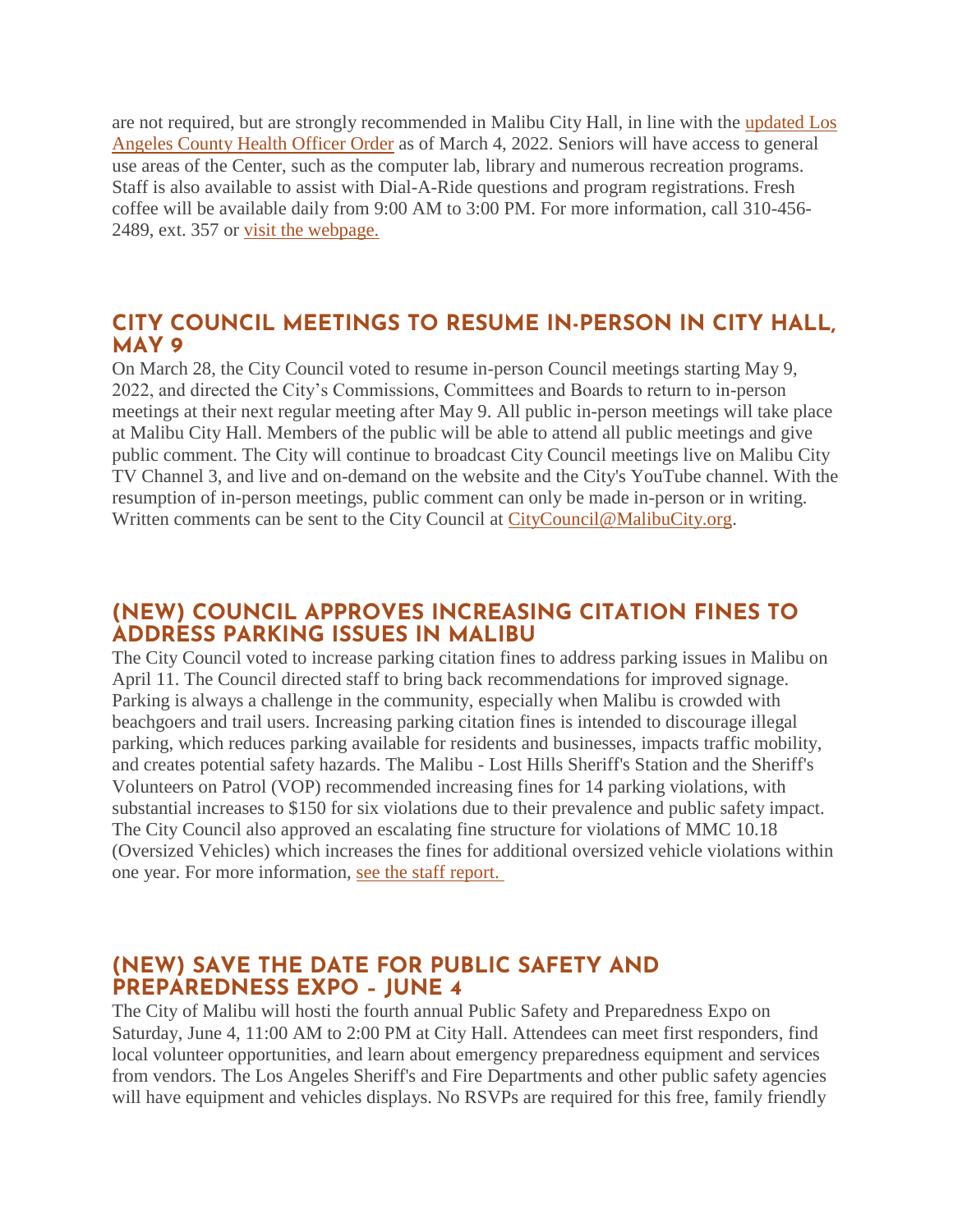event. It is an excellent opportunity for households or businesses to get started on or improve their emergency preparedness plans and supplies. Details will be announced.

### **(NEW) SCE TO FLY DRONES AND HELICOPTERS OVER MALIBU NEIGHBORHOODS TO INSPECT EQUIPMENT**

Over the next few weeks, Southern California Edison (SCE) will be using drones and/or helicopters to conduct aerial inspections of their equipment in hard-to-reach areas and from difficult angles in Malibu neighborhoods. According to SCE, these inspections are just one part of a broader wildfire prevention and mitigation program focusing on keeping our communities safe. The flights will take place around Broad Beach Road, Trancas Canyon Road, Merritt Drive and Kanan Dume Road.

## **(NEW) MALIBU REBUILDS - STATISTICS**

Staff continues to work with homeowners to rebuild. Here are the current Woolsey Fire rebuild statistics. [See continuously updated statistics on the Rebuild Portal.](https://malibupermits.ci.malibu.ca.us/WoolseyRebuildStats.aspx?returnId=901)

- o Single Family Dwellings building permits issued 230
- o Single Family Dwellings complete 75
- o Multifamily building permits issued 18 units
- o Multifamily building units complete- 12 units

#### **MALIBU REBUILDS - PLANNING CONSULTATIONS AND REBUILD RESOURCES**

The Fire Rebuild team is available Monday through Friday at City Hall for complimentary oneon-one consultations about any fire rebuild project. Contact Aakash Shah

at [ashah@malibucity.org](mailto:ashah@malibucity.org) to set an appointment for a meeting by phone or online. For ideas about how to get started with your project, as well as numerous handouts, forms and resources, [visit the](https://www.malibucity.org/901/Malibu-Rebuilds)  [Rebuild webpage.](https://www.malibucity.org/901/Malibu-Rebuilds)

## **(NEW) COVID-19 RESPONSE UPDATE**

City staff continues to monitor and respond to the pandemic by participating in regular briefings and conference calls with partner agencies and issuing alerts and notifications regarding changes to the situation. On April 14, Los Angeles County Department of Public Health (LADPH) confirmed 11 new deaths and 973 new cases. Other key updates from [the County's COVID-19](http://publichealth.lacounty.gov/media/coronavirus/data/index.htm)  [Dashboard](http://publichealth.lacounty.gov/media/coronavirus/data/index.htm) as of April 14, 2022 include the following: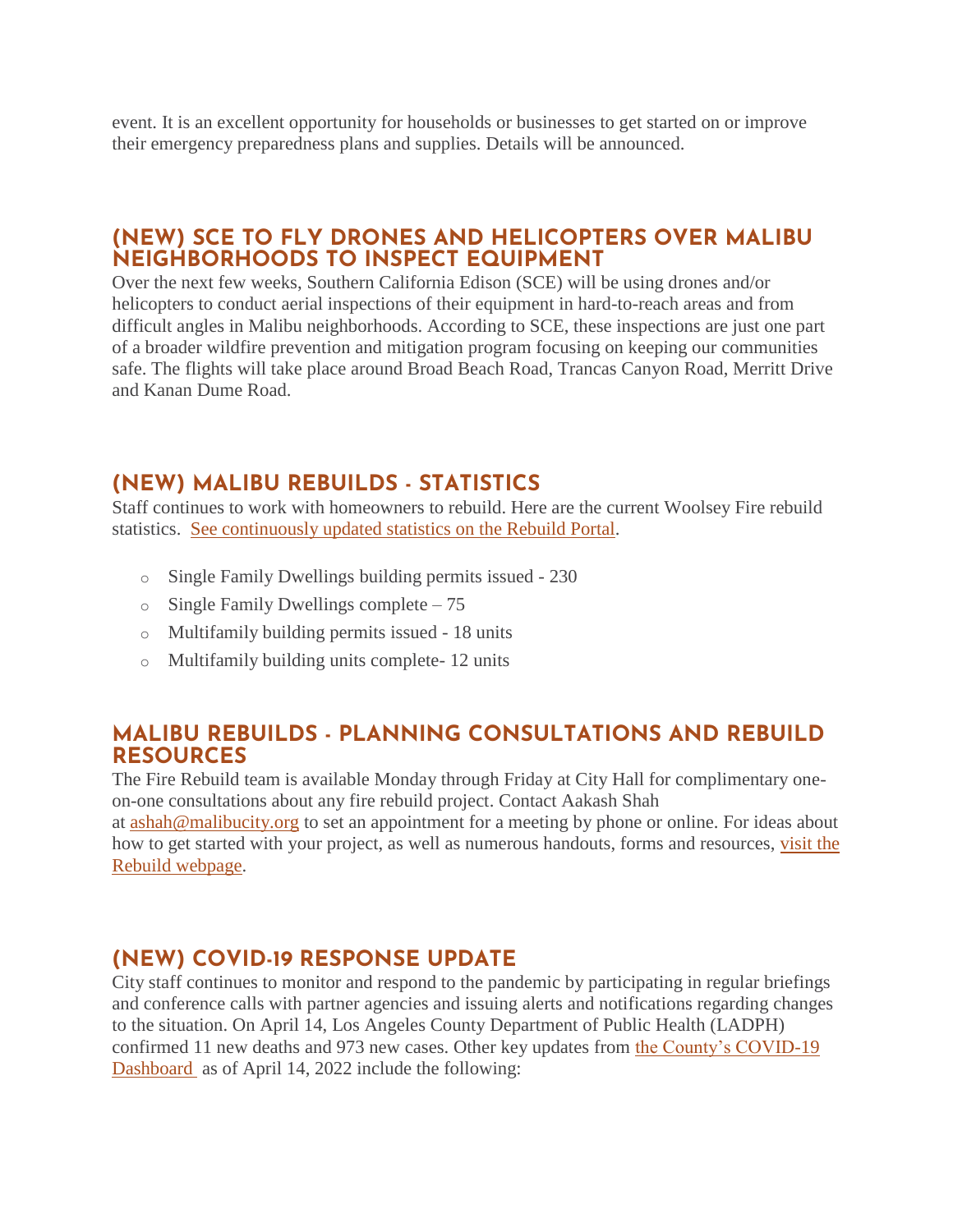- $\circ$  2,121 confirmed positive cases and 13 deaths in the City of Malibu to date
- o 2,848,030 confirmed cases and 31,830 deaths in LA County to date
- o 256 current hospitalizations in LA County, a decrease of 69 since April 1

#### **(NEW) COUNCIL TAKES STANCE OPPOSING COUNTY OF LA PROPOSAL FOR CAMPING IN ESHA. COUNTY PUBLIC HEARING APRIL 19**

On April 11, the City Council approved sending a letter to the Los Angeles County Board of Supervisors opposing the County's proposed Local Coastal Program amendment that would allow camping in Environmentally Sensitive Habitat Areas (ESHA), including in the Malibu area. Alllowing camping in ESHA in the Malibu area could create wildfire risks as well as potential wildfire evacuation challenges, and environmental threats to the community. [For more](https://www.malibucity.org/AgendaCenter/ViewFile/Item/5498?fileID=29051)  [information, see the staff report..](https://www.malibucity.org/AgendaCenter/ViewFile/Item/5498?fileID=29051) On April 19, the Board of Supervisors will consider the California Coastal Commission's (CCC) suggested modifications to the County's LCP amendment. The letter from the City Council will request that the Board of Supervisors oppose the modifications including the removal of the protection measures (no camping on red flag days, daily campsite inspections, no cooking facilities, and 100-foot ESHA setbacks) added by the Board in the 2019 version of the LCP amendment. If the Board adopts the modifications, its actions will be reported to the CCC for final certification. Members of the public can sign up on [the website](https://public.govdelivery.com/accounts/CALACOUNTY/subscriber/new?topic_id=CALACOUNTY_114) to receive a notification when the agenda and staff report are posted. For more information on proposal, [visit the website.](https://www.coastal.ca.gov/meetings/agenda/#/2021/7) The City Council previously [sent a letter](https://www.malibucity.org/DocumentCenter/View/29596/LACoBOS_LCP-Amendment-Camping-in-ESHA_190522-signed) for a public hearing on this subject in 2019.

### **(NEW) PESTICIDE BAN IN ZORACES MEETING APRIL 14**

On April 14, the City's Zoning Ordinance Revisions and Code Enforcement Council Subcommittee (ZORACES) considered whether to adopt a policy or an ordinance to implement the City's pesticide ban. The Subcommittee directed staff to present the policy to the City Council, including a discussion by the City Attorney's Office regarding enforcement. Since a policy may be adopted by a resolution by the City Council, the policy will be presented to the City Council at a future meeting. Amendments to Local Coastal Program (LCP) Land Use Plan (LUP) Policy 3.18, pertaining to a citywide prohibition of pesticides, went into effect on September 8, 2021. This allows the City to create a regulatory framework to address the use of pesticides, rodenticides and insecticides citywide. In December 2021, the City Council directed staff to develop an ordinance to implement and enforce this policy and to work with community stakeholders to develop the ordinance. For more information, [visit the webpage.](https://malibucity.org/1015/Pesticide-Ban)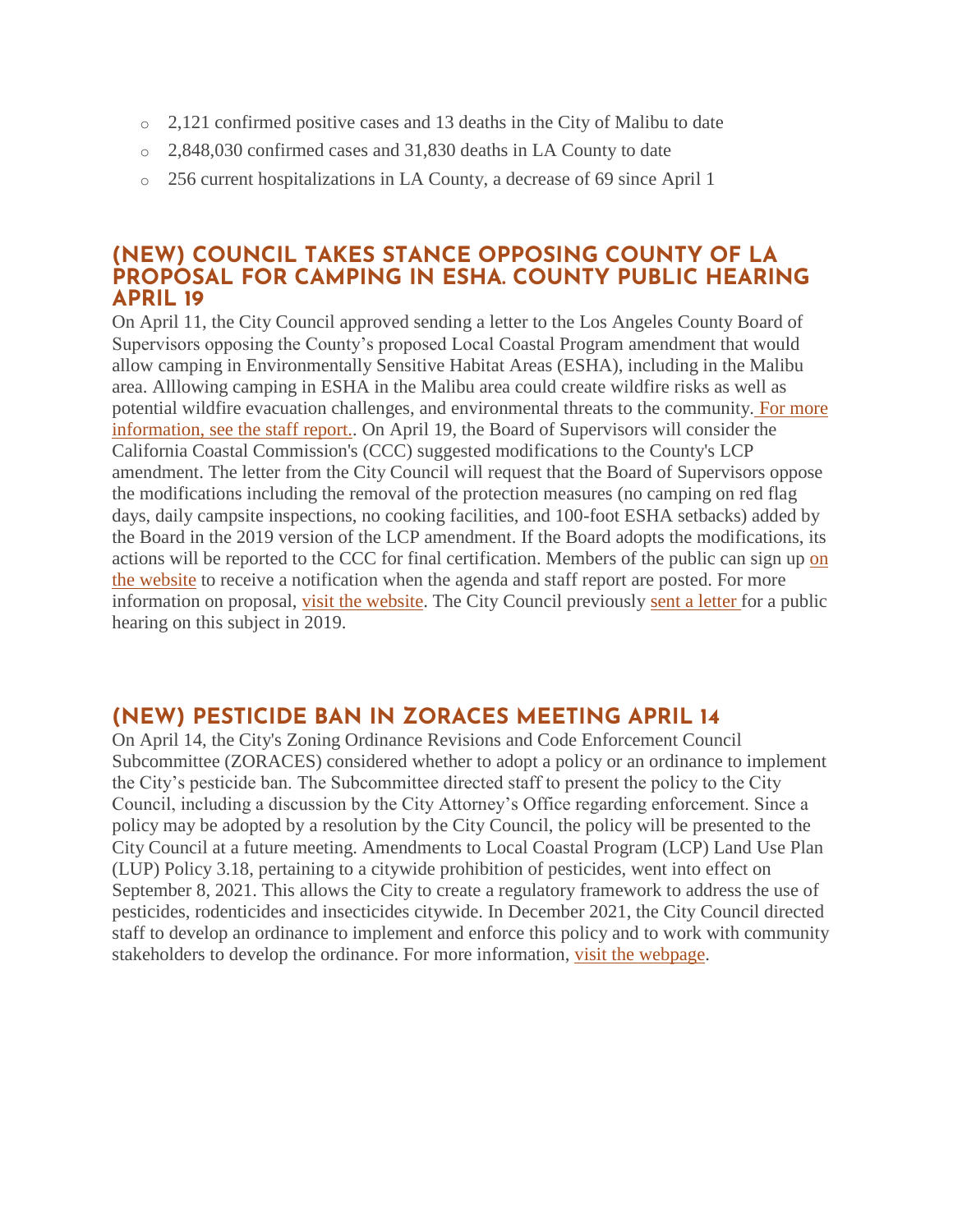#### **(NEW) TEMPORARY USE PERMIT ORDINANCE ITEM IN ZORACES MEETING APRIL 14**

On April 14, the City's Zoning Ordinance Revisions and Code Enforcement Council Subcommittee (ZORACES) considered proposed changes to the temporary use permit ordinance [\(Malibu Municipal Code Chapter 17.68\).](https://qcode.us/codes/malibu/?cite=17.68) The subcommittee directed staff to come back for a second discussion incorporating their comments into a draft ordinance. The staff report is available [on the website.](https://www.malibucity.org/AgendaCenter/ViewFile/Agenda/_04142022-1879) On December 13, 2021, the City Council directed staff to define what is considered a temporary event, particularly for a series of events, and bring back a draft ordinance for Council consideration.

## **(NEW) SANTA MONICA COLLEGE ANTENNA TOWER**

This week, staff heard concerns from community members about a newly erected antenna tower located on the Santa Monica-Malibu College Campus currently under construction in the Civic Center area. The 75-foot replacement tower was built in accordance with Federal Aviation Administration (FAA) guidelines, which require lights and colors, since it is adjacent to the Los Angeles County Sheriff's Department helipad. The new [tower](https://www.malibucity.org/DocumentCenter/View/29655/County-Property---Tower) is a replacement of the tower that was previously on the site, and was approved as part of the [Santa Monica-College Campus](https://malibucity.org/400/Santa-Monica-College---Malibu-Campus-Pro)  [project.](https://malibucity.org/400/Santa-Monica-College---Malibu-Campus-Pro) During construction, the original 70 feet tall tower, which was also lit, was replaced with a temporary tower. The project approval (City Council Resolution No. 16-13), site plan, and renderings [are available on the website.](https://malibucity.org/400/Santa-Monica-College---Malibu-Campus-Pro)

# **SURVEY - SHARE YOUR INPUT ON THE SMC MALIBU CAMPUS**

Share your input about the Santa Monica College Malibu campus by taking a [brief online survey.](https://www.smc.edu/malibusurvey) Santa Monica College is assessing community interest in the curriculum, programs, and facilities that will be offered at the campus. The two-story building will include classrooms, science and computer labs, a lecture hall, an art studio, study space, an interpretive center, a multipurpose room, a conference room, and offices. The campus is expected to open during the 2022-2023 academic year.

### **EARTH MONTH 2022 EVENTS**

April is Earth Month, and the City encourages the community to participate in our environmental activities all month. Find out how you can live sustainably, help fight climate change globally and locally, and help protect Malibu's beautiful natural environment. All the events are free of charge and open to the public. For more information, [visit the website.](http://www.malibucity.org/EarthMonth)

**Document shredding and household hazardous and electronic waste collection event** - Saturday, April 16, 10:00 AM - 2:00 PM at City Hall, upper parking lot. Wrap up spring cleaning at the City's free household hazardous waste and electronic waste collection and secure document shred day. Drop off latex paint, motor oil, batteries and electronics, and bring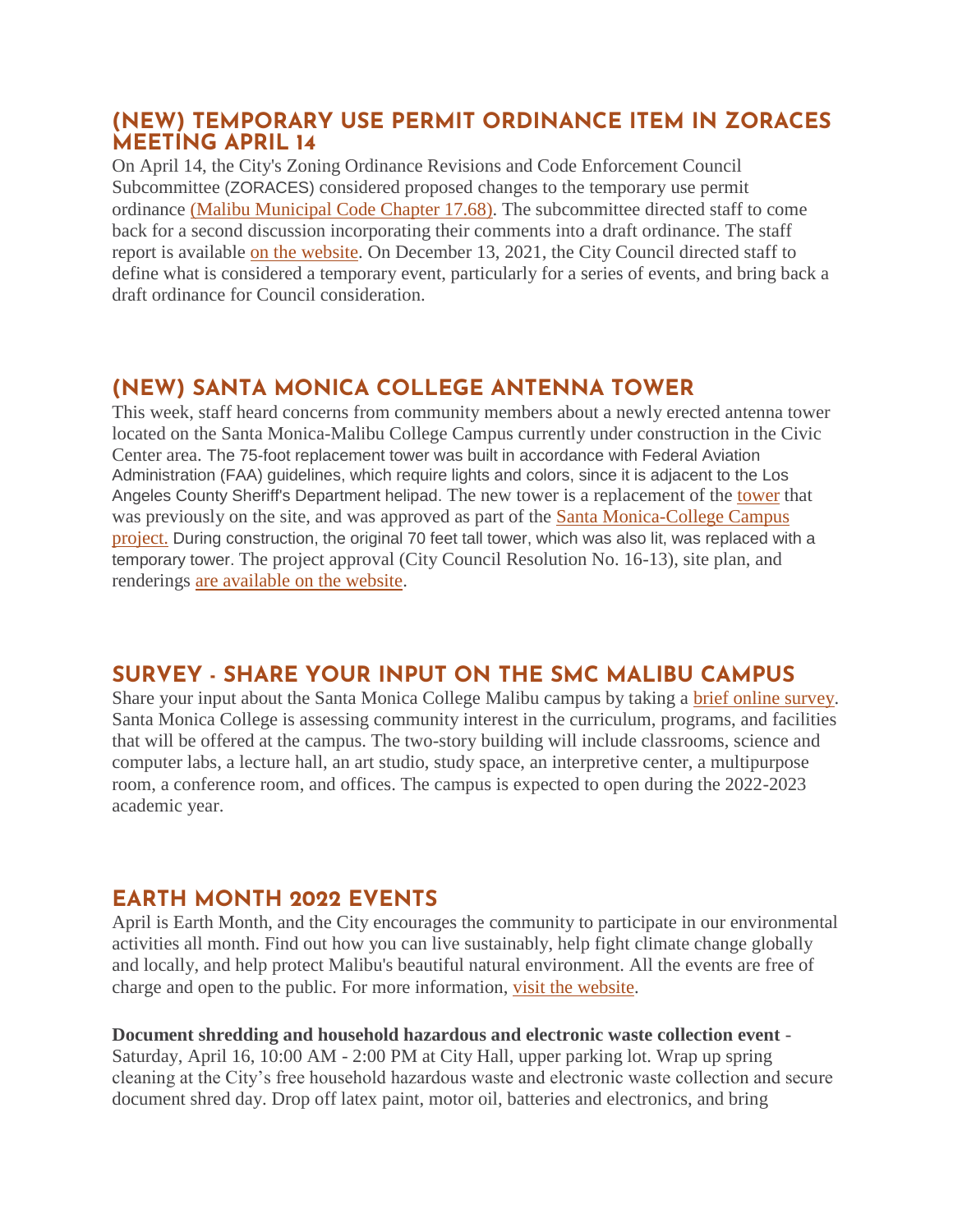confidential papers to shred onsite (limit five standard-sized boxes per household). For more information, including a list of accepted materials, [visit the webpage.](http://www.malibucity.org/HHWRecycling)

**International Dark Sky Week -** April 22-30. [Visit the International Dark-Sky Association](https://idsw.darksky.org/)  [website](https://idsw.darksky.org/) to learn how to reduce your light pollution footprint to help the international effort to preserve dark skies, and to comply with the City's Dark Skies Ordinance, which is meant to protect Malibu's environment and quality of life from light pollution. The deadlines for compliance for commercial, residential and institutional districts has been extended to October 15, 2022. The City Council directed staff to start a public education program with the goal of helping residents and businesses comply with the ordinance. Learn more about the Dark Sky [ordinance.](https://www.malibucity.org/darksky)

**Park Tales** - Thursday, April 21, 10:00 AM at Malibu Bluffs Park. This Earth Month-themed Park Tales is a fun and educational event for families and kids ages 2-5. Kids will hear stories narrated by the Malibu Library Children's Librarian, create an art activity, and enjoy a free snack. [Learn more and register on the webpage.](https://www.malibucity.org/calendar.aspx?eid=6441)

**Malibu Living Shoreline Community Volunteer Restoration Event** - Saturday, April 30, 9:30 AM - 11:30 AM, Point Dume State Beach. Community members are invited to volunteer to help remove non-native vegetation, care for native plants and seeds, and repair restoration elements, or just observe and learn about the project. For more information or to register to volunteer, [visit](http://www.malibucity.org/DuneRestorationVolunteer)  [the Bay Foundation website.](http://www.malibucity.org/DuneRestorationVolunteer)

**Residential Zero Waste Guide** - The City created a new [online guide](http://www.malibucity.org/homezerowasteguide) to help residents learn how to separate their food scraps and other organic waste under the City's new mandatory organic waste recycling program.

#### **FREE SPRINKLER TIMER AND INSTALLATION THROUGH MALIBU SMART**

Malibu residents may be eligible for a free smart sprinkler timer with installation. The timers (\$200 value) make it easy to control your sprinklers from your phone and automatically adjust water levels based on the weather conditions. Plus, Malibu Smart is offering free installation (worth \$300). Timers are available for a limited time only, on a first- come, first-served basis. For more information and to sign up, [visit the website.](https://1num06zo47s.typeform.com/to/TA28QGIC)

# **(NEW) REGISTRATION OPEN FOR RECREATION PROGRAMS**

The next session of the City's spring recreation programs begins the week of April 18. Registration is now open on the website, including Music Together©, tennis, soccer, yoga, volleyball and skateboarding. To register, [visit the Recreation webpage](https://parksrecreation.ci.malibu.ca.us/CourseActivities.aspx?id=1024&cat=17) or call 310-317-1364 for information.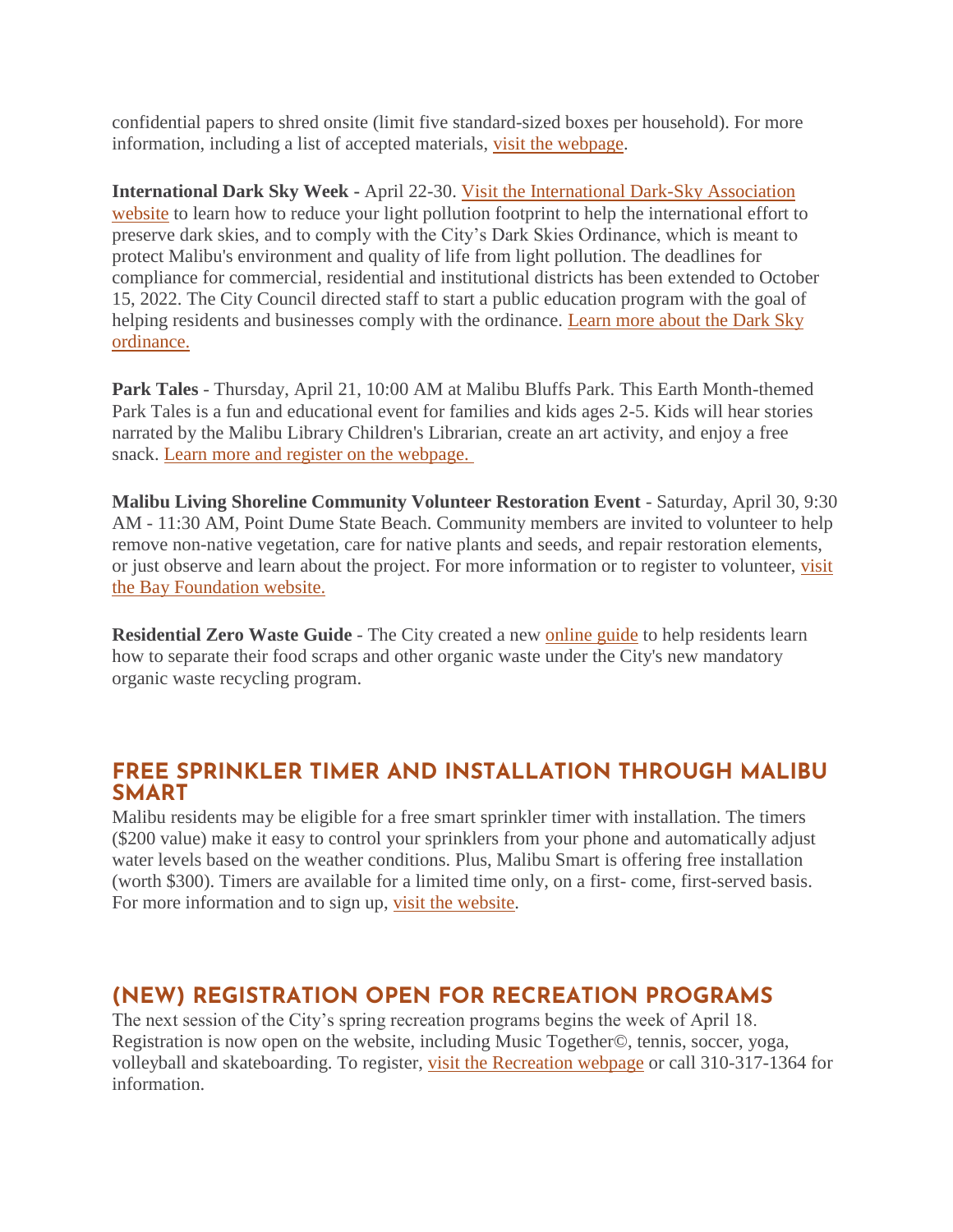### **(NEW) FREE CONCERT AT CITY HALL - A CALL 2PEACE AND MALIBU HIGH SCHOOL ORCHESTRA**

The Malibu Arts Commission will host "The Road to Carnegie Hall" on Saturday, April 23 at 3:00 PM in-person at Malibu City Hall. Enjoy live music outdoors by the Malibu High School Orchestra and artists from A Call 2Peace Foundation. Donations will be accepted to benefit Malibu High School students who have the opportunity to perform at Carnegie Hall as part of the Manhattan Concert Production's Symphonic Series for accomplished young musicians in March 2023, as well as A Call 2Peace Foundation, which is a  $501(c)(3)$  non-profit. For more information and to RSVP or donate, [visit the website.](https://www.showtix4u.com/event-details/63702)

#### **(NEW) PHOTOGRAPHY EXHIBITION OPENING RECEPTION, APRIL 30**

The Malibu Arts Commission's next public art exhibition, "Malibu Perception," opens Monday, May 2 in the Malibu City Hall Gallery. The show includes scenic images by local photographers. Community members are invited to attend the in-person opening reception at City Hall on Saturday, April 30 at 4:00 PM. The exhibition is open to visitors Monday through Friday, 8:00 AM – 4:30 PM. No tickets or reservations are needed. For more information, [visit the Arts](https://malibuartsandculture.org/)  [Commission website.](https://malibuartsandculture.org/)

### **POETRY WORKSHOP APRIL 16**

Join Malibu Poet Laureate Ann Buxie for the City's next free, virtual poetry workshop, "The Write Time," on Saturday, April 16 at 11:00 AM. To RSVP and for more information, [visit the](https://www.malibucity.org/poetry)  [Poetry webpage](https://www.malibucity.org/poetry) or call 310-456-2489, ext. 350.

### **(NEW) SHORT-TERM RENTAL UNIT HOSTED ORDINANCE UPDATE**

The City's Short-Term Rental Unit (STU) Hosted Ordinance, which requires the presence of an onsite host during short-term rentals, primary residency requirements and multifamily restrictions, is currently under review by the California Coastal Commission (CCC). City staff was notified that the CCC is leaning towards denying the City's proposed Local Coastal Plan Amendment (LCPA) for the STU Hosted Ordinance, but is willing to work with the City towards a mutually agreeable modification to the LCPA before the CCC considers it. [See the City staff](https://malibucity.org/DocumentCenter/View/29646/STR-Memo-4-11-22)  [memorandum summarizing the issue.](https://malibucity.org/DocumentCenter/View/29646/STR-Memo-4-11-22) For more information about the STU Hosted Ordinance, [visit the webpage.](https://malibucity.org/1070/STR-Ordinances-In-Progress)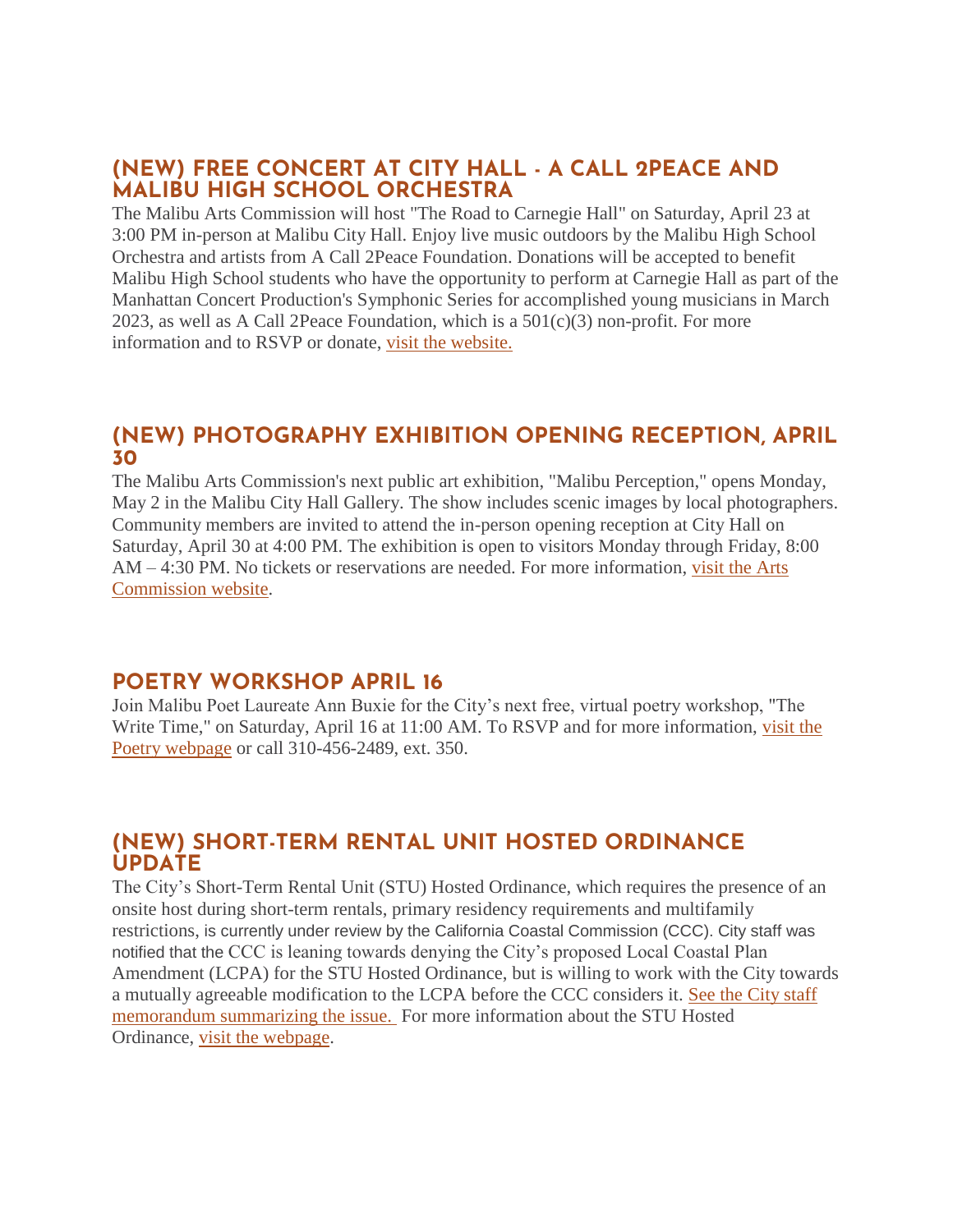## **(NEW) SEA VIEW HOTEL PROJECT UPDATE**

City staff has submitted a Local Coastal Program Amendment (LCPA) to the California Coastal Commission (CCC) for the Sea View Hotel Project for review and certification. In September 2021, the City Council adopted the environmental document, code amendments, and project entitlements for the Sea View Hotel Project. On April 8, 2022, the CCC deemed it complete, which started a 90-working day statutory time limit for the CCC to act on the application. A hearing date will be announced as soon as it is scheduled. For more information, [visit the project](https://malibucity.org/seaviewhotel)  [webpage.](https://malibucity.org/seaviewhotel)

## **(NEW) SPECIAL EVENTS REPORT**

Currently, there are permitted events on April 17, 23, 29, and May 1 and 21 and July 9, as well as every Sunday for parking for the Farmer's Market. The City of Malibu Planning Department posts a [weekly report of approved event permits on the website.](https://www.malibucity.org/DocumentCenter/View/24661/Permitted-Events) In order for members of the public to be informed of pending event permit applications and to provide an additional opportunity for public input, the City has changed the Event Permit Report format to include all event permit applications deemed complete for review for consistency and compliance with the requirements of the Malibu Municipal Code and the Planning Director's action on each application. The updated Event Permit Report has been posted to the City's website. To sign up to receive an email or text message when an updated Event Permit Report is posted, [visit the e](https://www.malibucity.org/news)[notifications page](https://www.malibucity.org/news) (scroll down to the "Special Event Permit Report" category).

#### **(NEW) UPDATE ON FUNDING FOR TRANSPORTATION INFRASTRUCTURE PROJECTS**

During the April 11 Council meeting, Public Works Director Rob DuBoux presented an update regarding the Los Angeles County Measure R and M Transportation Funding and Federal Infrastructure Grants. The City currently has \$4.3 million in Measure R funds and approximately \$45 million within the next 27 years available in Los Angeles County Measure M funds to be used for transportation related projects in future years. The City Council approved the ranking of the top five priority projects for the grant funds: utility undergrounding along PCH; intersection improvements at PCH and Las Flores and PCH and Rambla Pacifica; PCH improvements from City limits to Cross Creek Road; a Malibu Canyon Road traffic study; and a pedestrian signal at 22523 PCH (Carbon Beach).

## **(NEW) LANE & SHOULDER CLOSURES FOR TRANCAS CREEK BRIDGE REPLACEMENT PROJECT**

Work continues on Caltrans' Trancas Creek Bridge Replacement, requiring intermittent lane closures of the far-right lane and shoulder in both directions of PCH from Guernsey Ave. to Trancas Canyon Rd. weekdays 7:00 AM to 3:00 PM. As part of the project, a temporary traffic signal has been installed at Guernsey Avenue and PCH, with a pedestrian crosswalk across PCH.